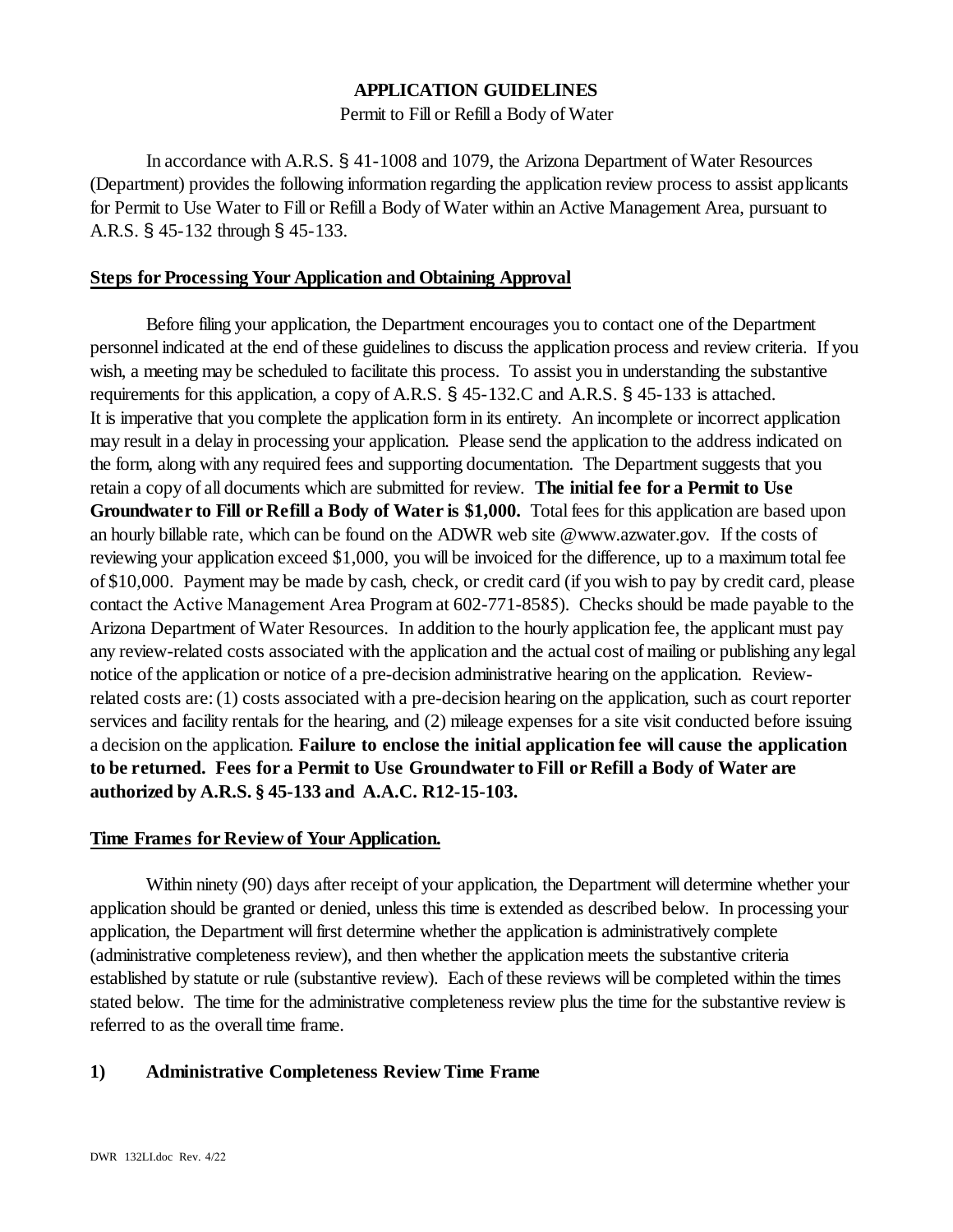Within thirty (30) days after receipt of your application, the Department will determine whether your application is complete, and will issue a written notice of administrative Completeness or deficiencies. After your application is complete, the Department will proceed with substantive review.

If the Department sends you a letter that your application is incomplete, the Department will include a comprehensive list of specific deficiencies. Until the missing information is received, both the administrative completeness review and the overall time frames will be suspended. When the Department receives the missing information, the administrative completeness review and overall time frames will resume. Your application will not be complete until all of the requested information is received. If you do not supply the missing information within sixty (60) days, your application may be denied.

### **2) Substantive Review Time Frame**

Within sixty (60) days after the application is complete, the Department will review your application to determine whether it meets the substantive criteria required by statute or rule. By mutual written agreement between you and the Department, the time for substantive review may be extended by up to 22 days.

During the substantive review, the Department may make one written request for additional information. You may also agree in writing to allow the Department to submit supplemental requests for additional information. If additional information is requested by the Department, both the substantive review and overall time frames will be suspended. When the additional information is received, the substantive review and overall time frames will resume.

At the end of the Department's substantive review, the Department will send you a written notice either granting or denying your application. If your application is denied, the notice will include the justification for the denial and an explanation of your right to appeal the denial.

## **Agency Contact**

Please direct any questions, comments or requests for further assistance to the Active Management Area at 602-771-8585.